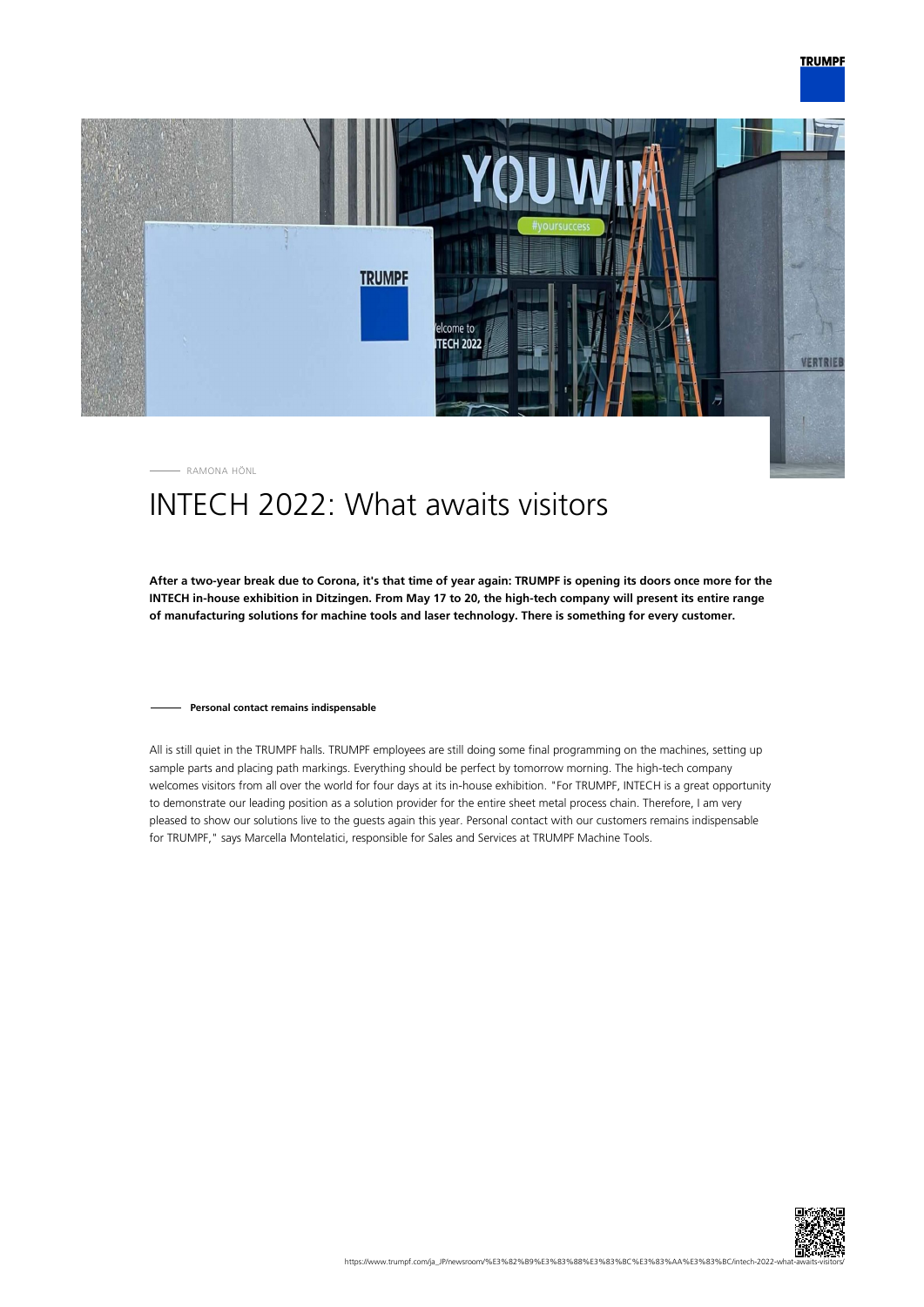

Marcella Montelatici, Managing Director at TRUMPF Machine Tools for Sales and Services: "INTECH is a great opportunity for TRUMPF to demonstrate our leading position as a solution provider for the entire sheet metal process chain."

#### **TRUMPF expects 1800 visitors from 33 countries**

TRUMPF expects a total of about 1,600 visitors during the four days of the trade show. 33 nationalities from around the world will be represented, including Brazil, Egypt, Saudi Arabia and Tunisia. Only from Asia no guests will come due to the partly still hard Corona quarantine rules there. Approximately 670 TRUMPF employees will be on duty for the entire duration of the event. Visitors can expect to find a total of 61 solutions for sheet metal production in the Costumer Center (CC), the Laser Application Center (LAC) and the AM showroom.



TRUMPF employees unpack sample components in the Smart Factory, which will be on display